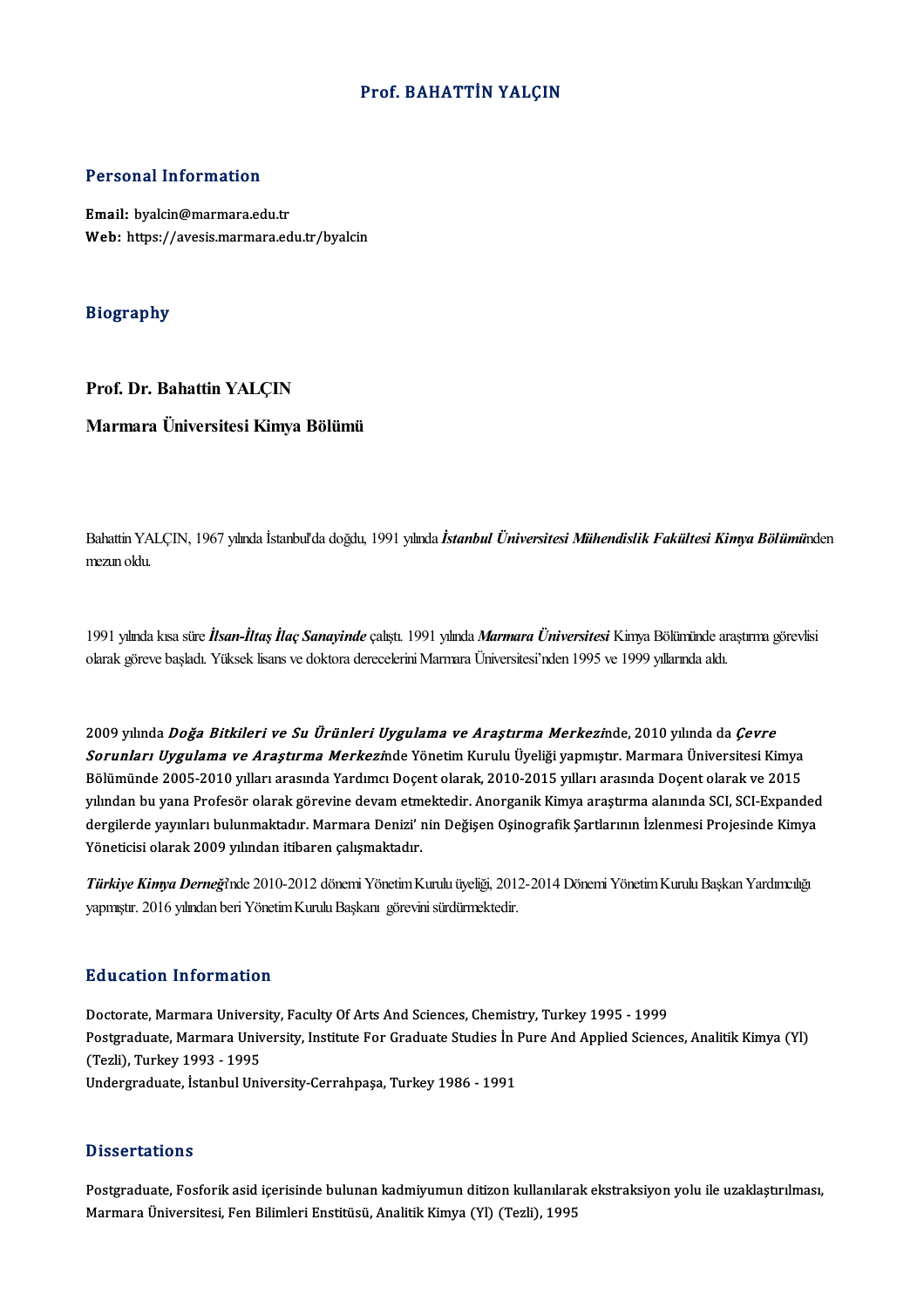## Research Areas<br>Research Areas <mark>Research Are</mark><br>Natural Sciences

# Natural Sciences<br>Academic Titles / Tasks

Professor, Marmara University, Faculty Of Arts And Sciences, Chemistry, 2015 - Continues

#### Advising Theses

Advising Theses<br>YALÇIN B., Yalçın B., Yeni 7-oksi-3-etil-6-hekzil-4-metilkumarin içeren metal ftalosiyanin komplekslerinin sentezi,<br>karakterirasyonu ve bazı fizikael özelliklerinin inselenmesi, Bestaraduste Mözdemir(Studen kar vesing virosos<br>YALÇIN B., Yalçın B., Yeni 7-oksi-3-etil-6-hekzil-4-metilkumarin içeren metal ftalosiyanin kompleksleri<br>karakterizasyonu ve bazı fiziksel özelliklerinin incelenmesi, Postgraduate, M.Özdemir(Student), 201 YALÇIN B., Yalçın B., Yeni 7-oksi-3-etil-6-hekzil-4-metilkumarin içeren metal ftalosiyanin komplekslerinin sentez<br>karakterizasyonu ve bazı fiziksel özelliklerinin incelenmesi, Postgraduate, M.Özdemir(Student), 2019<br>YALÇIN karakterizasyonu ve ba<br>YALÇIN B., Soya unund:<br>H.Yeliz(Student), 2012

# Articles Published in Journals That Entered SCI, SSCI and AHCI Indexes

rticles Published in Journals That Entered SCI, SSCI and AHCI Indexes<br>I. Vegetable oil-based, coumarin-containing antibacterial thermosets with improved thermal stability<br>wie connor free thermal stide allyine eligh polymer vice i definince in journale final anticred box, boordin<br>Vegetable oil-based, coumarin-containing antibacterial the<br>Colmoka E. Özdemir M. Sen E. Bulut M. Volan B. Vegetable oil-based, coumarin-containing an<br>via copper-free thermal azide-alkyne click p<br>Çakmakçı E., Özdemir M., Şen F., Bulut M., Yalçın B.<br>Industrial Crops Ard Produsts vol 192 pp 1 11 2 via copper-free thermal azide-alkyne click polymerization<br>Cakmakçı E., Özdemir M., Şen F., Bulut M., Yalçın B.<br>Industrial Crops And Products, vol.182, pp.1-11, 2022 (Journal Indexed in SCI Expanded) Cakmakçı E., Özdemir M., Şen F., Bulut M., Yalçın B.<br>Industrial Crops And Products, vol.182, pp.1-11, 2022 (Journal Indexed in SCI Expanded)<br>II. Synthesis, structural characterization, therotical and electrical properties based methacrylate polymer<br>ÖZDEMİR M., Biryan F., Koran K., YALÇIN B., GÖRGÜLÜ A. O. Synthesis, structural characterization, therotical and<br>based methacrylate polymer<br>ÖZDEMİR M., Biryan F., Koran K., YALÇIN B., GÖRGÜLÜ A. O.<br>Journal of Polymer Pessarsh vol 29, no 5, 2022 (Journal Inc Journal of Polymer Research, vol.29, no.5, 2022 (Journal Indexed in SCI) ÖZDEMİR M., Biryan F., Koran K., YALÇIN B., GÖRGÜLÜ A. O.<br>Journal of Polymer Research, vol.29, no.5, 2022 (Journal Indexed in SCI)<br>III. New metallophthalocyanines including benzylphenoxy groups and investigation of their o Journal of Polymer Research, vol.29, n<br>New metallophthalocyanines inclu<br>effect transistor (OFET) features<br>Özdemir M. Altmeyk S. Kölsey B. Can New metallophthalocyanines including benzylphenoxy groups and investigation of<br>effect transistor (OFET) features<br>Özdemir M., Altınışık S., Köksoy B., Canımkurbey B., Koyuncu S., Durmuş M., Bulut M., Yalçın B.<br>DYES AND BICM effect transistor (OFET) features<br>Özdemir M., Altınışık S., Köksoy B., Canımkurbey B., Koyuncu S., Durmuş M., Bulut M., Yalçın B.<br>DYES AND PIGMENTS, vol.200, pp.110125-110134, 2022 (Journal Indexed in SCI Expanded)<br>Synthes Özdemir M., Altınışık S., Köksoy B., Canımkurbey B., Koyuncu S., Durmuş M., Bulut M., Yalçın B.<br>DYES AND PIGMENTS, vol.200, pp.110125-110134, 2022 (Journal Indexed in SCI Expanded)<br>IV. Synthesis, crystal structure, potenti DYES AND PIGMENTS, vol.200, pp.110125-110134, 202<br>Synthesis, crystal structure, potential drug prope<br>chlorobenzoate with 3-cyanopyridine complexes Synthesis, crystal structure, potential drug properties for Coronavirus of Co(I.<br>chlorobenzoate with 3-cyanopyridine complexes<br>Öztürkkan F. E. , Özdemir M., Akbaba G. B. , Sertçelik M., Yalçın B., Necefoğlu H., Hökelek T.<br> chlorobenzoate with 3-cyanopyridine complexes<br>Öztürkkan F. E. , Özdemir M., Akbaba G. B. , Sertçelik M., Yalçın B., Necefoğlu H., Hök<br>Journal of Molecular Structure, vol.1250, 2022 (Journal Indexed in SCI Expanded)<br>Synthes Journal of Molecular Structure, vol.1250, 2022 (Journal Indexed in SCI Expanded)<br>V. Synthesis and photovoltaic properties of novel ferrocene-substituted metallophthalocyanines Journal of Molecular Structure, vol.1250, 2022 (Journal Indexed in SCI Expanded)<br>Synthesis and photovoltaic properties of novel ferrocene-substituted metallo<br>Özdemir M., Köksoy B., Kuruca H., Altındal A., Durmuş M., Koyunc Synthesis and photovoltaic properties of novel ferrocene-substitute<br>Özdemir M., Köksoy B., Kuruca H., Altındal A., Durmuş M., Koyuncu S., Yalçın B<br>Dalton Transactions, vol.51, no.2, pp.570-579, 2022 (Journal Indexed in SCI VI. Synthesis, biological and theoretical properties of crystal zinc complex with thiosemicarbazone of Dalton Transactions, vol.51, no.2, pp.570-579, 2022 (Journal Indexed in SCI) Huseynova M., Farzaliyev V., Medjidov A., Aliyeva M., Özdemir M., Taslimi P., Zorlu Y., Yalçın B., Şahin O. glyoxylic acid<br>Huseynova M., Farzaliyev V., Medjidov A., Aliyeva M., Özdemir M., Taslimi P., Zorlu Y., Yalçın B., Şahin O.<br>JOURNAL OF MOLECULAR STRUCTURE, vol.1248, pp.131470-131481, 2022 (Journal Indexed in SCI Expanded)<br> Huseynova M., Farzaliyev V., Medjidov A., Aliyeva M., Özdemir M., Tasli<br>JOURNAL OF MOLECULAR STRUCTURE, vol.1248, pp.131470-131481,<br>VII. Phthalocyanines bearing silazane group for colorectal cancer<br>Özdemir M. Artus C.O., C JOURNAL OF MOLECULAR STRUCTURE, vol.1248, pp.131470-131481, 2022 (Journal Inc<br>Phthalocyanines bearing silazane group for colorectal cancer<br>Özdemir M., Artuc G. O. , Guler E. M. , Yalçın B., Salan Ü., Bozali K., Görgülü A. Phthalocyanines bearing silazane group for colorect<br>Özdemir M., Artuc G. O., Guler E. M., Yalçın B., Salan Ü., Boza<br>Dyes and Pigments, vol.196, 2021 (Journal Indexed in SCI)<br>Synthesis, sharesterization, phetephysiss, and p Özdemir M., Artuc G. O., Guler E. M., Yalçın B., Salan Ü., Bozali K., Görgülü A. O., Bulut M.<br>Dyes and Pigments, vol.196, 2021 (Journal Indexed in SCI)<br>VIII. Synthesis, characterization, photophysics, and photochemistry of Dyes and Pigments, vol.196, 2021 (Journal Indexed in SCI)<br>Synthesis, characterization, photophysics, and photochemistry of peripher<br>tetrakis(quinolinylethylenephenoxy)-substituted zinc(ii) phthalocyanines<br>Özdemir M. Özgül Synthesis, characterization, photophysics, and photochemistry of poterrakis(quinolinylethylenephenoxy)-substituted zinc(ii) phthalocy<br>Özdemir M., Özgül Artuç G., Akkurt B., Yalçın B., Salan Ü., Durmuş M., Bulut M.<br>NEW JOUP tetrakis(quinolinylethylenephenoxy)-substituted zinc(ii) phthalocyanines<br>Özdemir M., Özgül Artuç G., Akkurt B., Yalçın B., Salan Ü., Durmuş M., Bulut M.<br>NEW JOURNAL OF CHEMISTRY, vol.45, pp.9912-9921, 2021 (Journal Indexed NEW JOURNAL OF CHEMISTRY, vol.45, pp.9912-9921, 2021 (Journal Indexed in SCI)<br>IX. Novel lutetium(III) phthalocyanine-coumarin dyads; synthesis, characterization, photochemical,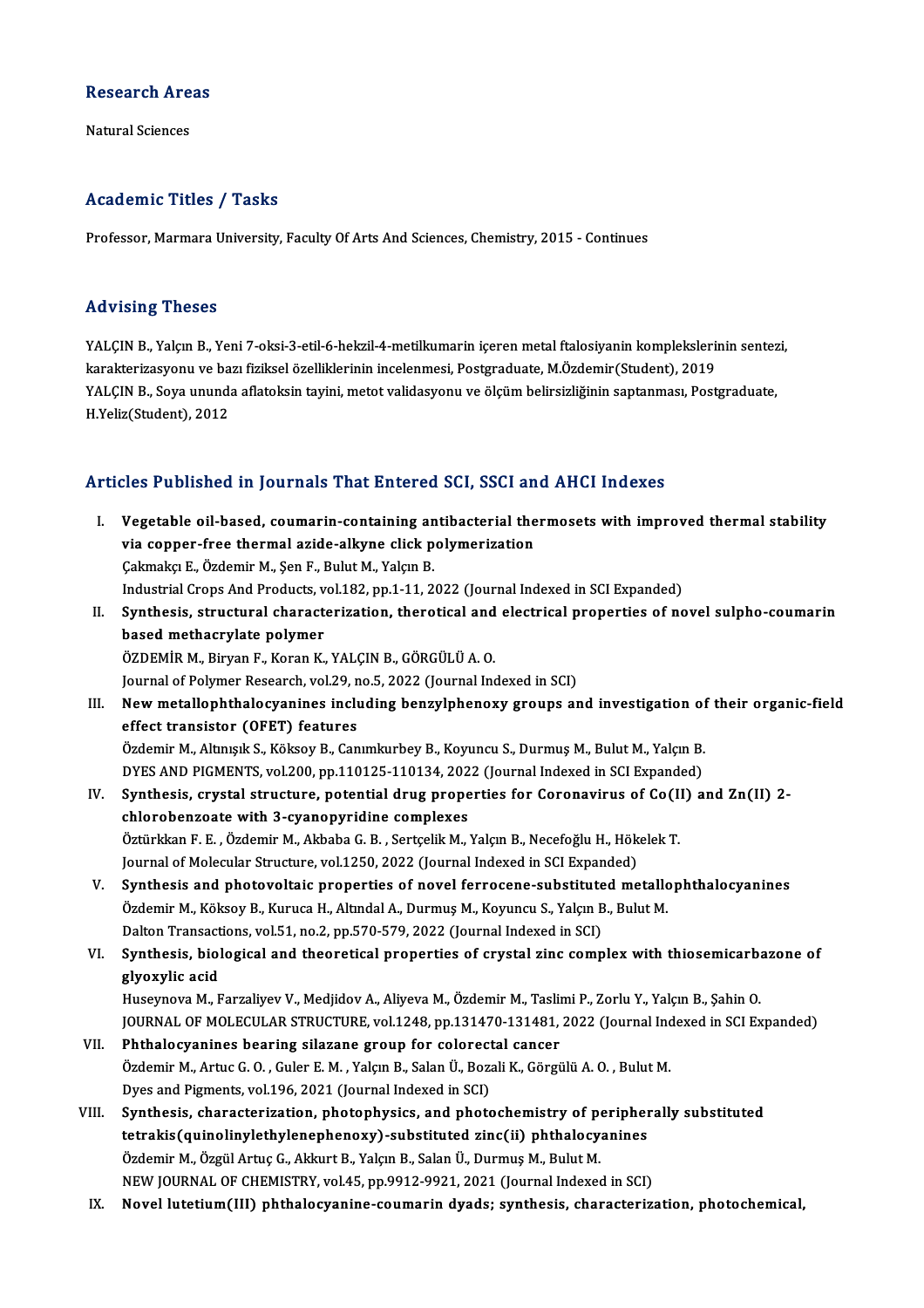theoretical and antioxidant properties

theoretical and antioxidant properties<br>Özdemir M., Köksoy B., Yalçın B., Taşkın T., Selçuki N. A. , Salan Ü., Durmuş M., Bulut M.<br>INORÇANIÇA CHIMIÇA ACTA xol 517, 2021 (Jaurnal Indoved in SCI) theoretical and antioxidant properties<br>Özdemir M., Köksoy B., Yalçın B., Taşkın T., Selçuki N. A. , Salan Ü., Dur<br>INORGANICA CHIMICA ACTA, vol.517, 2021 (Journal Indexed in SCI)<br>1.2.2. Triarela incorporated coumenin convui

- Özdemir M., Köksoy B., Yalçın B., Taşkın T., Selçuki N. A. , Salan Ü., Durmuş M., Bulut M.<br>INORGANICA CHIMICA ACTA, vol.517, 2021 (Journal Indexed in SCI)<br>X. 1,2,3-Triazole incorporated coumarin carrying metal-free, Zn(II) INORGANICA CHIMICA ACTA, vol.517, 2021 (Journal Indexed in SCI)<br>1,2,3-Triazole incorporated coumarin carrying metal-free, Zn(II), Mg(II) phthalocy<br>characterization, theoretical studies, photophysical and photochemical prop 1,2,3-Triazole incorporated coumarin carrying metal-free, Zn(II), N<br>characterization, theoretical studies, photophysical and photochem<br>Özdemir M., Abliatipova A., Benian S., Yalçın B., Salan Ü., Durmuş M., Bulut M.<br>Journal characterization, theoretical studies, photophysical and photochemical properties<br>Özdemir M., Abliatipova A., Benian S., Yalçın B., Salan Ü., Durmuş M., Bulut M.<br>Journal of Photochemistry and Photobiology A: Chemistry, vol Özdemir M., Abliatipova A., Benian S., Yalçın B., Salan Ü., Durmuş M., Bulut M.<br>Journal of Photochemistry and Photobiology A: Chemistry, vol.403, 2020 (Journal Indexed in :<br>XI. Green Reduction of Graphene Oxide Coated Poly
- Journal of Photochemistry a<br>Green Reduction of Grap<br>Gültekin N., Usta İ., Yalçın B.<br>AATCC JOURNAL OF RESEA AATCC JOURNAL OF RESEARCH, vol.7, no.6, pp.33-40, 2020 (Journal Indexed in SCI)
- Gültekin N., Usta İ., Yalçın B.<br>AATCC JOURNAL OF RESEARCH, vol.7, no.6, pp.33-40, 2020 (Journal Indexed in SCI)<br>XII. Synthesis, spectroscopic characterization, crystal structure, density functional theory studies and<br>hielo AATCC JOURNAL OF RESEARCH, vol.7, no.6, pp.33-40, 2020 (Journal Indexed in SCI)<br>Synthesis, spectroscopic characterization, crystal structure, density functional theory studies a<br>biological properties of coordination comple Synthesis, spectroscopic characterization, crystal structure, density functional theory<br>biological properties of coordination complex Ni(II) 2-fluorobenzoate with 3-hydroxy<br>Sertçelik M., Öztürkkan F. E. , Taslimi P., Durma biological properties of coordination complex Ni(II) 2-fluorobenzoate with 3-<br>Sertçelik M., Öztürkkan F. E. , Taslimi P., Durman M., Özdemir M., Yalçın B., Necefoğlu H., H.<br>Applied Organometallic Chemistry, vol.34, no.9, 2 Sertçelik M., Öztürkkan F. E. , Taslimi P., Durman M., Özdemir M., Yalçın B., Necefoğlu H., Hökelek T.<br>Applied Organometallic Chemistry, vol.34, no.9, 2020 (Journal Indexed in SCI Expanded)<br>XIII. Design and in silico study
- Applied Organometallic Chemistry, vol.34, no.9, 2020 (Journal Indexed in<br>Design and in silico study of the novel coumarin derivatives aga<br>Ozdemir M., Koksoy B., Ceyhan D., SAYIN K., Ercag E., Bulut M., YALÇIN B.<br>Journal of Design and in silico study of the novel coumarin derivatives against SARS-CoV-2<br>Ozdemir M., Koksoy B., Ceyhan D., SAYIN K., Ercag E., Bulut M., YALÇIN B.<br>Journal of Biomolecular Structure and Dynamics, 2020 (Journal Indexe Journal of Biomolecular Structure and Dynamics, 2020 (Journal Indexed in SCI Expanded)
- Ozdemir M., Koksoy B., Ceyhan D., SAYIN K., Ercag E., Bulut M., YALÇIN B.<br>Journal of Biomolecular Structure and Dynamics, 2020 (Journal Indexed in SCI Expanded)<br>XIV. Novel zinc compound with thiosemicarbazone of glyoxylic

Huseynova M., Farzaliyev V., Medjidov A., Aliyeva M., Taslimi P., Sahin O., Yalçın B. JOURNAL OF MOLECULAR STRUCTURE, vol.1200, pp.127082, 2020 (Journal Indexed in SCI)

- XV. 7-Oxy-3,4-cyclohexenecoumarin Carrying Novel Zinc(II) and Indium(III) Acetate Phthalocyanines: JOURNAL OF MOLECULAR STRUCTURE, vol.1200, pp.127082, 2020 (Journal Indexert T-Oxy-3,4-cyclohexenecoumarin Carrying Novel Zinc(II) and Indium(III) and Synthesis, Characterization, Photophysical and Photochemical Properties<br> 7-Oxy-3,4-cyclohexenecoumarin Carrying Novel Zinc(II) a<br>Synthesis, Characterization, Photophysical and Photocher<br>Karapınar B., Özdemir M., Salan Ü., Durmuş M., Yalçın B., Bulut M.<br>ChamistruSelest vel 4. no.22. np.9622.9629 Synthesis, Characterization, Photophysical and Photochemical Properties<br>Karapınar B., Özdemir M., Salan Ü., Durmuş M., Yalçın B., Bulut M.<br>ChemistrySelect, vol.4, no.33, pp.9632-9639, 2019 (Journal Indexed in SCI Expanded) Karapınar B., Özdemir M., Salan Ü., Durmuş M., Yalçın B., Bulut M.<br>ChemistrySelect, vol.4, no.33, pp.9632-9639, 2019 (Journal Indexed in SCI Expanded)<br>XVI. Abiotic stress-induced regulation of antioxidant genes in differen
- ChemistrySelect, v<br>Abiotic stress-in<br>data evaluation<br>Filiz E. Ömriğit İ. İ. data evaluation<br>Filiz E., Özyiğit İ. İ. , Saracoglu İ. A. , Uras M. E. , Şen U., Yalçın B.<br>BIOTECHNOLOGY & BIOTECHNOLOGICAL EQUIPMENT, vol.33, no.1, pp.128-143, 2019 (Journal Indexed in SCI)<br>Comparative analyses of phytosh

Filiz E., Özyiğit İ. İ. , Saracoglu İ. A. , Uras M. E. , Şen U., Yalçın B.

- Filiz E., Özyiğit İ. İ. , Saracoglu İ. A. , Uras M. E. , Şen U., Yalçın B.<br>BIOTECHNOLOGY & BIOTECHNOLOGICAL EQUIPMENT, vol.33, no.1, pp.128-143, 2019 (Jensim L. Comparative analyses of phytochelatin synthase (PCS) genes in BIOTECHNOLOGY & BIOTECHNOLOGICAL E<br>Comparative analyses of phytochelatin<br>Filiz E., Saraçoğlu İ. A. , Özyiğit İ. İ. , Yalçın B.<br>BIOTECHNOLOGY & BIOTECHNOLOGICAL E Comparative analyses of phytochelatin synthase (PCS) genes in higher plants<br>Filiz E., Saraçoğlu İ. A. , Özyiğit İ. İ. , Yalçın B.<br>BIOTECHNOLOGY & BIOTECHNOLOGICAL EQUIPMENT, vol.33, no.1, pp.178-194, 2019 (Journal Indexed Filiz E., Saraçoğlu İ. A. , Özyiğit İ. İ. , Yalçın B.<br>BIOTECHNOLOGY & BIOTECHNOLOGICAL EQUIPMENT, vol.33, no.1, pp.178-194, 2019 (Journal Indexed in SCI)<br>XVIII. Cu(II) complex with thiosemicarbazone of glyoxylic acid as an
- BIOTECHNOLOGY & BIOTECHNOLOGICAL EQUIPMENT, vol.33, no.<br>Cu(II) complex with thiosemicarbazone of glyoxylic acid a<br>Huseynova M.T., Aliyeva M.N., Medjidov A.A., Şahin O., Yalçın B.<br>JOUPMAL OE MOLECULAR STRUCTURE vol.1176, np XVIII. Cu(II) complex with thiosemicarbazone of glyoxylic acid as an anion ligand in a polymeric structure<br>Huseynova M. T., Aliyeva M. N., Medjidov A. A., Sahin O., Yalçın B. JOURNAL OF MOLECULAR STRUCTURE, vol.1176, pp.895-900, 2019 (Journal Indexed in SCI)
	- XIX. COMPARATIVE ANALYSIS OF MATURE AND PREPROPROTEIN FORM OF THIONINS IN SOME PLANT<br>SPECIES: BIOINFORMATICS APPROACHES ÖZYİĞİT İ. İ., Filiz E., Saracoglu I. A., YALÇIN B. SPECIES; BIOINFORMATICS APPROACHES<br>ÖZYİĞİT İ. İ. , Filiz E., Saracoglu I. A. , YALÇIN B.<br>FRESENIUS ENVIRONMENTAL BULLETIN, vol.28, no.5, pp.4256-4266, 2019 (Journal Indexed in SCI)<br>Synthesis and sharasterization of novel 7 ÖZYİĞİT İ. İ. , Filiz E., Saracoglu I. A. , YALÇIN B.<br>FRESENIUS ENVIRONMENTAL BULLETIN, vol.28, no.5, pp.4256-4266, 2019 (Journal Indexed in SCI)<br>XX. Synthesis and characterization of novel 7-oxy-3-ethyl-6-hexyl-4-methylco
	- FRESENIUS ENVIRONMENTAL BULLETIN, vol.28, no.5, pp.4256-4266, 2019 (Journal Indexed in SCI)<br>Synthesis and characterization of novel 7-oxy-3-ethyl-6-hexyl-4-methylcoumarin substit<br>phthalocyanines and investigation of their Synthesis and characterization of novel 7-oxy-3-ethyl-6-hyphthalocyanines and investigation of their photophysical<br>Özdemir M., Karapınar B., Yalçın B., Salan Ü., Durmuş M., Bulut M.<br>Dalton Transastions vol.48, no.24, np.12 phthalocyanines and investigation of their photophysical and photochemical prope<br>Özdemir M., Karapınar B., Yalçın B., Salan Ü., Durmuş M., Bulut M.<br>Dalton Transactions, vol.48, no.34, pp.13046-13056, 2019 (Journal Indexed Özdemir M., Karapınar B., Yalçın B., Salan Ü., Durmuş M., Bulut M.<br>Dalton Transactions, vol.48, no.34, pp.13046-13056, 2019 (Journal Indexed in SCI Expanded)<br>XXI. Synthesis, characterization, crystal structure, electrochem Dalton Transactions, vol.48, no.34, pp.13046-13056, 2019 (Journal Indexed in SCI Expanded)
	- Synthesis, characterization, crystal structure, electrochemical studies and biological evaluation of<br>metal complexes with thiosemicarbazone of glyoxylic acid<br>Huseynova M., Taslimi P., Medjidov A., Farzaliyev V., Aliyeva M. metal complexes with thiosemicarbazone of glyoxylic acid<br>Huseynova M., Taslimi P., Medjidov A., Farzaliyev V., Aliyeva M., Go<br>E. B. , et al.<br>POLYHEDRON, vol.155, pp.25-33, 2018 (Journal Indexed in SCI) Huseynova M., Taslimi P., Medjidov A., Farzaliyev V., Aliyeva M., G<br>E. B. , et al.<br>POLYHEDRON, vol.155, pp.25-33, 2018 (Journal Indexed in SCI)<br>Synthesia, exystal structure and biological synulustion of a

E. B. , et al.<br>POLYHEDRON, vol.155, pp.25-33, 2018 (Journal Indexed in SCI)<br>XXII. Synthesis, crystal structure and biological evaluation of spectroscopic characterization of Ni(II) and<br>Co(II) somplayes with N solisyloil N POLYHEDRON, vol.155, pp.25-33, 2018 (Journal Indexed in SCI)<br>Synthesis, crystal structure and biological evaluation of spectroscopic characterization of Ni(II) a<br>Co(II) complexes with N-salicyloil-N-maleoil-hydrazine as an Co(II) complexes with N-salicyloil-N-maleoil-hydrazine as anticholinergic and antidiabetic agents<br>Gondolova G., Taslimi P., Medjidov A., Farzaliyev V., Sujayev A., Huseynova M. T. , Şahin O., Yalçın B., Turkan F.,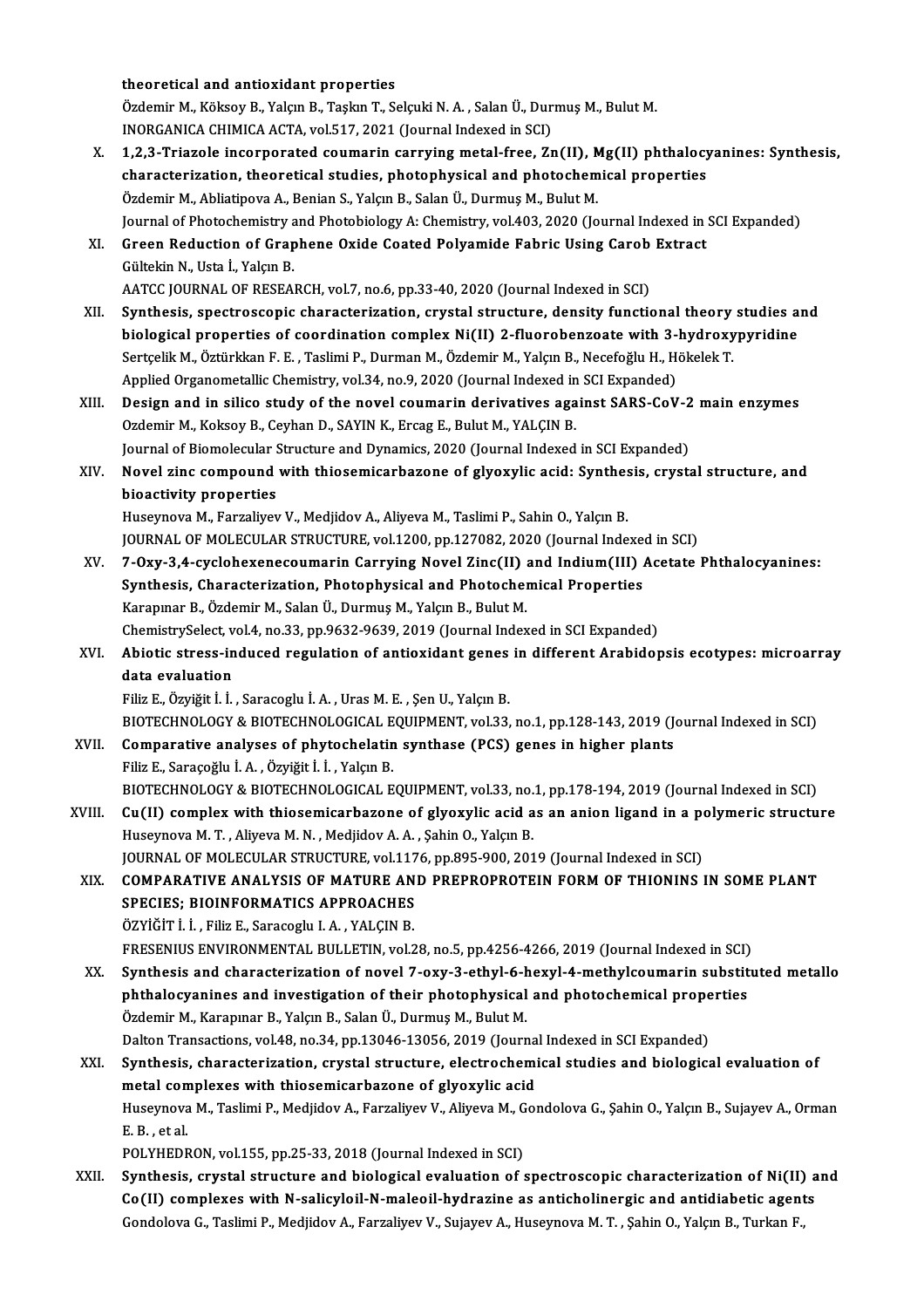|              | Gulçin İ.                                                                                                                                              |
|--------------|--------------------------------------------------------------------------------------------------------------------------------------------------------|
|              | JOURNAL OF BIOCHEMICAL AND MOLECULAR TOXICOLOGY, vol.32, no.9, 2018 (Journal Indexed in SCI)                                                           |
| XXIII.       | Investigation of Heavy Metal Level and Mineral Nutrient Status in Widely Used Medicinal Plants'<br>Leaves in Turkey: Insights into Health Implications |
|              | Özyiğit İ. İ. , Yalçın B., Turan S., Saracoglu I. A. , Karadeniz S., Yalcin I. E. , Demir G.                                                           |
|              | BIOLOGICAL TRACE ELEMENT RESEARCH, vol.182, pp.387-406, 2018 (Journal Indexed in SCI)                                                                  |
| XXIV.        | Nutrient dynamics and eutrophication in the Sea of Marmara: Data from recent oceanographic                                                             |
|              | research                                                                                                                                               |
|              | Yalçın B., Artuz M. L., Pavlidou A., Çubuk S., Dassenakis M.                                                                                           |
|              | SCIENCE OF THE TOTAL ENVIRONMENT, vol.601, pp.405-424, 2017 (Journal Indexed in SCI)                                                                   |
| XXV          | Synthesis, Spectral Characterization and Antimicrobial Activity of Some Transition Metal Complexes<br>of 1,3-Bis(1H-benzimidazol-2-yl)-2-oxapropane    |
|              | Tavman A., Cinarli A., Gurbuz D., Tan A. S. B., Oksuzomer M. A. F., Tuysuz M., Gurkaynak M. A., YALÇIN B.                                              |
|              | JOURNAL OF THE CHINESE CHEMICAL SOCIETY, vol.61, no.12, pp.1377-1387, 2014 (Journal Indexed in SCI)                                                    |
| XXVI.        | Synthesis in water-free DMF, characterization, electrical, and gas sensing properties of bis[2-(2-                                                     |
|              | aminoethylamino) ethanoll copper(II) dibromide                                                                                                         |
|              | Tascioglu S., Yalçın B., Dumludağ F., Kaki E.                                                                                                          |
|              | CHEMICAL PAPERS, vol.67, pp.613-623, 2013 (Journal Indexed in SCI)                                                                                     |
| XXVII.       | Trace metal levels in edible wild fungi                                                                                                                |
|              | Severoglu Z., Sumer S., Yalcin B., Leblebici Z., Aksoy A.                                                                                              |
|              | INTERNATIONAL JOURNAL OF ENVIRONMENTAL SCIENCE AND TECHNOLOGY, vol.10, no.2, pp.295-304, 2013<br>(Journal Indexed in SCI)                              |
| XXVIII.      | Redox reactions between metal nitrates and polyols with the formation of nanopowders                                                                   |
|              | Mekhdiev I. G., Medzhidov A. A., Ibaev Z. D., Fatullaeva P. A., Yalcin B.                                                                              |
|              | Russian Journal of Inorganic Chemistry, vol.58, no.8, pp.915-918, 2013 (Journal Indexed in SCI Expanded)                                               |
| XXIX.        | Heterovalent trinuclear Co(III)-Co(II)-Co(III) complexes with N-(2-carboxyethyl)salicylaldimines                                                       |
|              | Garaeva S. R., Medzhidov A. A., Beukgunger O., Aydin A., Yalcin B., Abbasov M. G.                                                                      |
|              | Russian Journal of Coordination Chemistry/Koordinatsionnaya Khimiya, vol.38, no.2, pp.140-144, 2012 (Journal                                           |
|              | Indexed in SCI Expanded)                                                                                                                               |
| XXX.         | Synthesis and characterization of Cu(II) complexes of pyrazine-2,3-dicarboxylicacid                                                                    |
|              | Tascioglu S., Aydin A., YALÇIN B., Kaki E., ANDAÇ Ö., BÜYÜKGÜNGÖR O., KOŞAR B.                                                                         |
|              | POLYHEDRON, vol.30, no.13, pp.2171-2180, 2011 (Journal Indexed in SCI)                                                                                 |
| XXXI.        | Composition, properties, and application of products formed in oxidation of polyethylene by nitric<br>acid                                             |
|              | Garaeva S. R., Aydın A. A., Aydin A., YALÇIN B., Fatullaeva P. A., Medzhidov A. A.                                                                     |
|              | RUSSIAN JOURNAL OF APPLIED CHEMISTRY, vol.83, no.1, pp.97-101, 2010 (Journal Indexed in SCI)                                                           |
| XXXII.       | Borohydride reduction of azomethine bonds in beta-alanine Schiff base complexes                                                                        |
|              | YALÇIN B., Medjidov A. A., Nasrullayeva T. M., Tascioglu S., Aydin A.                                                                                  |
|              | INDIAN JOURNAL OF CHEMISTRY SECTION A-INORGANIC BIO-INORGANIC PHYSICAL THEORETICAL &                                                                   |
|              | ANALYTICAL CHEMISTRY, vol 47, no 5, pp.699-704, 2008 (Journal Indexed in SCI)                                                                          |
| XXXIII.      | Influence of the nature of the metal ion on the rate of reduction of coordinated azomethine group                                                      |
|              | Medzhidov A. A., Mamedova S. G., Aydin A., Yalcin B., Tascioglu S., Kaki E. H.                                                                         |
|              | Russian Journal of General Chemistry, vol.77, no.10, pp.1761-1765, 2007 (Journal Indexed in SCI Expanded)                                              |
| <b>XXXIV</b> | Cu(II) and Pd(II) complexes of N-(2-hydroxybenzyl) aminopyridines                                                                                      |
|              | Yalcin B., Fatullayeva P. A., Bueyuekguengoer O., Kosar B., Tascioglu S., Israfilov A. I., Ibayev Z. D., Medjidov A. A.,<br>Aydin A.                   |
|              | POLYHEDRON, vol.26, no.13, pp.3301-3309, 2007 (Journal Indexed in SCI)                                                                                 |
| XXXV.        | The syntheses, structure and properties of cobalt complexes with beta-alanine derivatives                                                              |
|              | Tascioglu S., Yalcin B., Nasrullayeva T., Andac O., Buyukgungor O., Aydin A., Medjidov A.                                                              |
|              | POLYHEDRON, vol.25, no.6, pp.1279-1286, 2006 (Journal Indexed in SCI)                                                                                  |
| XXXVI.       | Oxidative dehydrogenation of Cu(II) complexes with N-Aryl-N-2- hydroxybenzyl- and N-Aryl-N-2-                                                          |
|              |                                                                                                                                                        |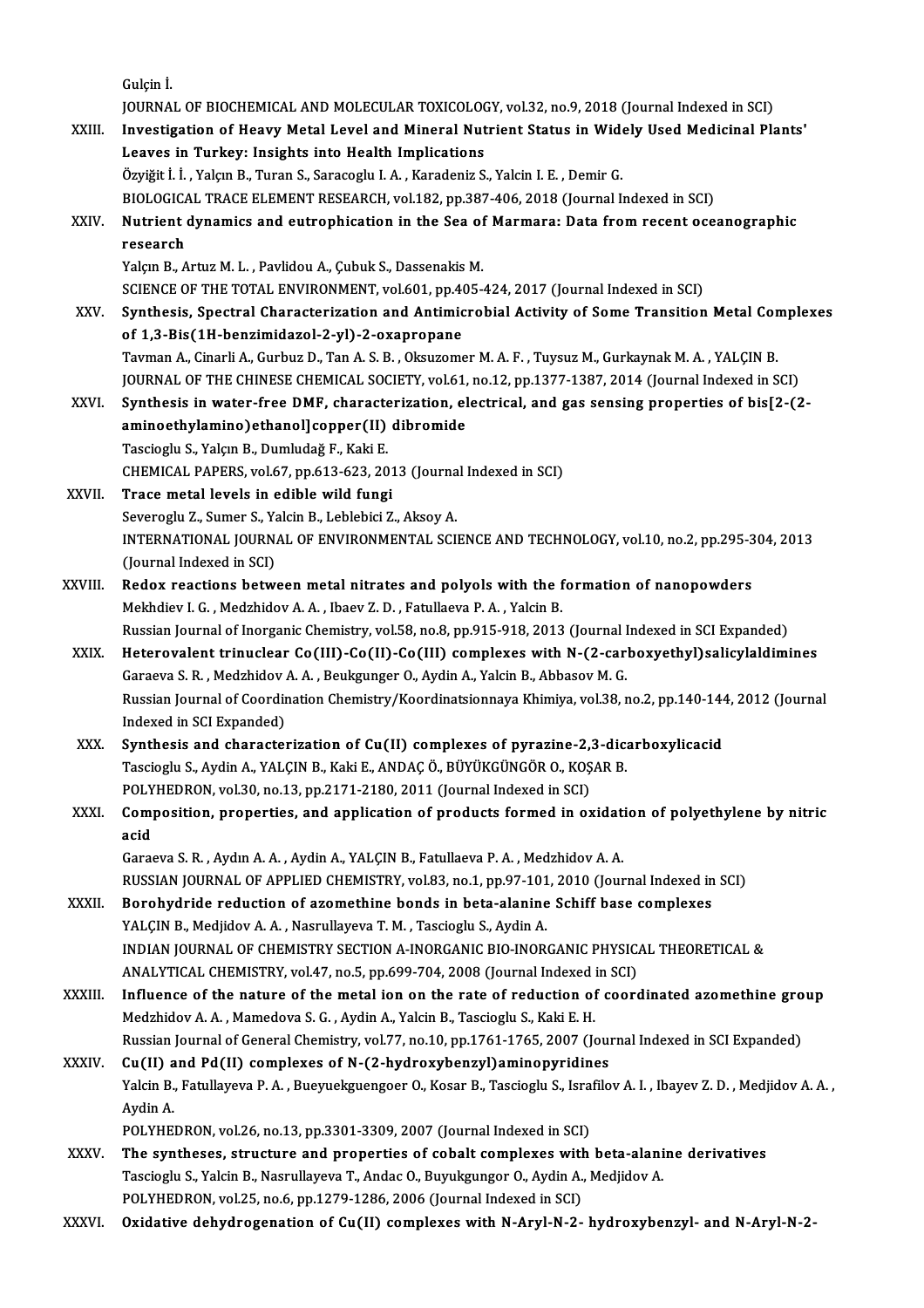#### hydroxynaphthylmethyleneamine derivatives

hydroxynaphthylmethyleneamine derivatives<br>Usatyuk V., Medzhidov A., Aydin A., Yalchin B., Manafova R.<br>Pussian Journal of Coordination Chamistry (Koordinatsion

Russian Journal of Coordination Chemistry/Koordinatsionnaya Khimiya, vol.30, no.9, pp.648-654, 2004 (Journal Indexed in SCI Expanded) Usatyuk V., Medzhidov A., *I*<br>Russian Journal of Coordin<br>Indexed in SCI Expanded)<br>Ovidative debydnogenes Russian Journal of Coordination Chemistry/Koordinatsionnaya Khimiya, vol.30, no.9, pp.648-654, 2004 (Journal<br>Indexed in SCI Expanded)<br>XXXVII. Oxidative dehydrogenation in complexes of transition metals (Cu(II), Co(II), Ni(

Indexed in SCI Expanded)<br>Oxidative dehydrogenatic<br>hydroxybenzyl)diamines<br>Aidyn A. Medybidov A. Fatul Oxidative dehydrogenation in complexes of transition metals (<br>hydroxybenzyl)diamines<br>Aidyn A., Medzhidov A., Fatullaeva P., Tashchioglu S., Yalchin B., Saiyn S.<br>Pussian Journal of Coordination Chamistry (Koordinatsionnaya

hydroxybenzyl)diamines<br>Aidyn A., Medzhidov A., Fatullaeva P., Tashchioglu S., Yalchin B., Saiyn S.<br>Russian Journal of Coordination Chemistry/Koordinatsionnaya Khimiya, vol.27, no.7, pp.486-492, 2001 (Journal<br>Indexed in SCI Aidyn A., Medzhidov A., Fa<br>Russian Journal of Coordir<br>Indexed in SCI Expanded)

### Articles Published in Other Journals

I. In silico study and structure-activity relations of glucose-bound coumarin derivatives against the NSP12 protein of SARS-CoV-2

Çelik E., Özdemir M., Yalçın B., Köksoy B.

Journal of Ata-Chem, vol.1, no.1, pp.29-37, 2021 (National Refreed University Journal)

Celik E., Özdemir M., Yalçın B., Köksoy B.<br>Journal of Ata-Chem, vol.1, no.1, pp.29-37, 2021 (National Refreed University Journal)<br>II. LC-ESI-tandem MS and in silico ADMET analysis of polyphenols from Rhus coriaria L. and<br>M Journal of Ata-Chem, vol.1, no.1, pp.29-37, 2021 (National Refreed Ur<br>LC-ESI-tandem MS and in silico ADMET analysis of polyphenc<br>Micromeria fruticosa (L.) Druce ssp. brachycalyx P. H. Davis<br>Teslup D. Özdemir M. Valem B LC-ESI-tandem MS and in si<br>Micromeria fruticosa (L.) D<br>Taşkın D., Özdemir M., Yalçın B.<br>EUTURE JOURNAL OF PHARMA Micromeria fruticosa (L.) Druce ssp. brachycalyx P. H. Davis<br>Taşkın D., Özdemir M., Yalçın B.<br>FUTURE JOURNAL OF PHARMACEUTICAL SCIENCES, vol.7, no.1, 2021 (Journal Indexed in ESCI)

- III. Risk Assessment in a Tea Factory with Fine-Kinney and FMEA Methods DurmuşH.,YurtseverÖ.,YalçınB. Risk Assessment in a Tea Factory with Fine-Kinney and FMEA Methods<br>Durmuş H., Yurtsever Ö., Yalçın B.<br>International journal of advances in engineering and pure sciences (Online), vol.33, no.2, pp.287-298, 2021<br>(National Be Durmuş H., Yurtsever Ö., Yalçın B.<br>International journal of advances in er<br>(National Refreed University Journal)<br>Analysis of Trace Flaments, Antick International journal of advances in engineering and pure sciences (Online), vol.33, no.2, pp.287-298, 2021<br>(National Refreed University Journal)<br>IV. Analysis of Trace Elements, Anticholinesterase Activity and ADME/Tox Pro
- (National Refreed University Journal)<br>Analysis of Trace Elements, Anticho<br>Species<br>Taskın D., Sahin T., Özdemir M., Yalcın B. IV. Analysis of Trace Elements, Anticholinesterase Activity and ADME/Tox Profiling of some Achillea

Journal of the Turkish Chemical Society Section A: Chemistry, vol.8, no.1, pp.329-342, 2021 (Other Refereed National Journals) Journal of the Turkish Chemical Society Section A: Chemistry, vol.8, no.1, pp.329-342, 2021 (Other Refereed<br>National Journals)<br>V. Determination of Carbohydrate Amounts of Various Cheese Types Presented to Sale in the Marke

- National Journals)<br>Determination of Carbohydrate Amount:<br>CEBECİ A., YAMAN M., YALÇIN B., GÜNEŞ F. E.<br>International Journal of Eood Science and Nut Determination of Carbohydrate Amounts of Various Cheese Types Presented to Sale in the Mar<br>CEBECİ A., YAMAN M., YALÇIN B., GÜNEŞ F. E.<br>International Journal of Food Science and Nutrition, vol.5, no.6, pp.30-35, 2020 (Refer CEBECİ A., YAMAN M., YALÇIN B., GÜNEŞ F. E.<br>International Journal of Food Science and Nutrition, vol.5, no.6, pp.30-35, 2020 (Refereed Journals of Other<br>Institutions) International Journal of Food Science and Nutrition, vol.5, no.6, pp.30-35, 2020 (Refereed Journals of Other<br>Institutions)<br>VI. In silico, 6lu7 protein inhibition using dihydroxy-3-phenyl coumarin derivatives for SARS-CoV-2
- Institutions)<br>In silico, 6lu7 protein inhibition using dihydro<br>Özdemir M., Köksoy B., Ceyhan D., Bulut M., Yalçın B.<br>Journal of the Turkish Chemisal Sosiety, Sestion A. C Journal of the Turkish Chemical Society, Section A: Chemistry, vol.7, no.3, pp.691-712, 2020 (Refereed Journals of Other Institutions) Özdemir M., Köksoy B., Ceyhan D., Bulut M., Yalçın B. Journal of the Turkish Chemical Society, Section A: Chemistry, vol.7, no.3, pp.691-712, 2020 (Refereed Journal<br>Other Institutions)<br>VII. Fewer Species but More Existing Individuals: Testing the Hypothesis 'PessimumCondition
- Other Institutions)<br>Fewer Species but More Existing Individuals: Testing the Hypothesis 'PessimumConditions Rule'<br>Based on Long-Term Data of Species Composition of BenthicFauna and Environmental Variables in<br>the See of Mar Fewer Species but More Exis<br>Based on Long-Term Data of<br>the Sea of Marmara, Turkey<br>Artin L. Artin B. Solme M. Evgi Based on Long-Term Data of Species Composition of BenthicFauna and Environmental Variables in<br>the Sea of Marmara, Turkey<br>Artüz L., Artüz B., Sakınç M., Eygi Erdoğan B., Yalçın B.

Journal of Environmental and Toxicological Studies, vol.2, pp.1-18, 2018 (Refereed Journals of Other Institutions) Artüz L., Artüz B., Sakınç M., Eygi Erdoğan B., Yalçın B.<br>Journal of Environmental and Toxicological Studies, vol.2, pp.1-18, 2018 (Refereed Journals of Other Institutions)<br>VIII. OBTAINING OF NANODIMENSIONAL POWDERS BY Cu, Co, AND Al NITRATES IN POLYOLIC ENVIRONMENT OBTAINING OF NANODIMENSIONAL POWDERS BY METHOD OF HYDROTHERM<br>Cu, Co, AND Al NITRATES IN POLYOLIC ENVIRONMENT<br>Jafarova S., Medjidov A., Ahmadov M., YALÇIN B., Fatullayeva P., Agayeva S., Abbasov M.<br>Arexbajion Chamical Journ

Jafarova S., Medjidov A., Ahmadov M., YALÇIN B., Fatullayeva P., Agayeva S., Abbasov M.<br>Azerbaijan Chemical Journal, pp.20-26, 2018 (Refereed Journals of Other Institutions) Jafarova S., Medjidov A., Ahmadov M., YALÇIN B., Fatullayeva P., Agayeva S., Abbasov M.<br>Azerbaijan Chemical Journal, pp.20-26, 2018 (Refereed Journals of Other Institutions)<br>IX. PREPARATION OF THE HIGHLY DISPERSED Pt/ZEOLI

Azerbaijan Chemical Journal, pp.20-26, 2018 (Refereed Journals of C<br>PREPARATION OF THE HIGHLY DISPERSED Pt/ZEOLITECATA<br>MIXTUREAND EVALUATION OF THEIR CATALYTIC ACTIVITY PREPARATION OF THE HIGHLY DISPERSED P<br>MIXTUREAND EVALUATION OF THEIR CATAL<br>Akhmedov V., Majidov A. A. , Karayev R., YALÇIN B.<br>Catalysis in Industry, vol.17, pp.200,214,2017 (Jou MIXTUREAND EVALUATION OF THEIR CATALYTIC ACTIVITY<br>Akhmedov V., Majidov A. A. , Karayev R., YALÇIN B.<br>Catalysis in Industry, vol.17, pp.309-314, 2017 (Journal Indexed in ESCI)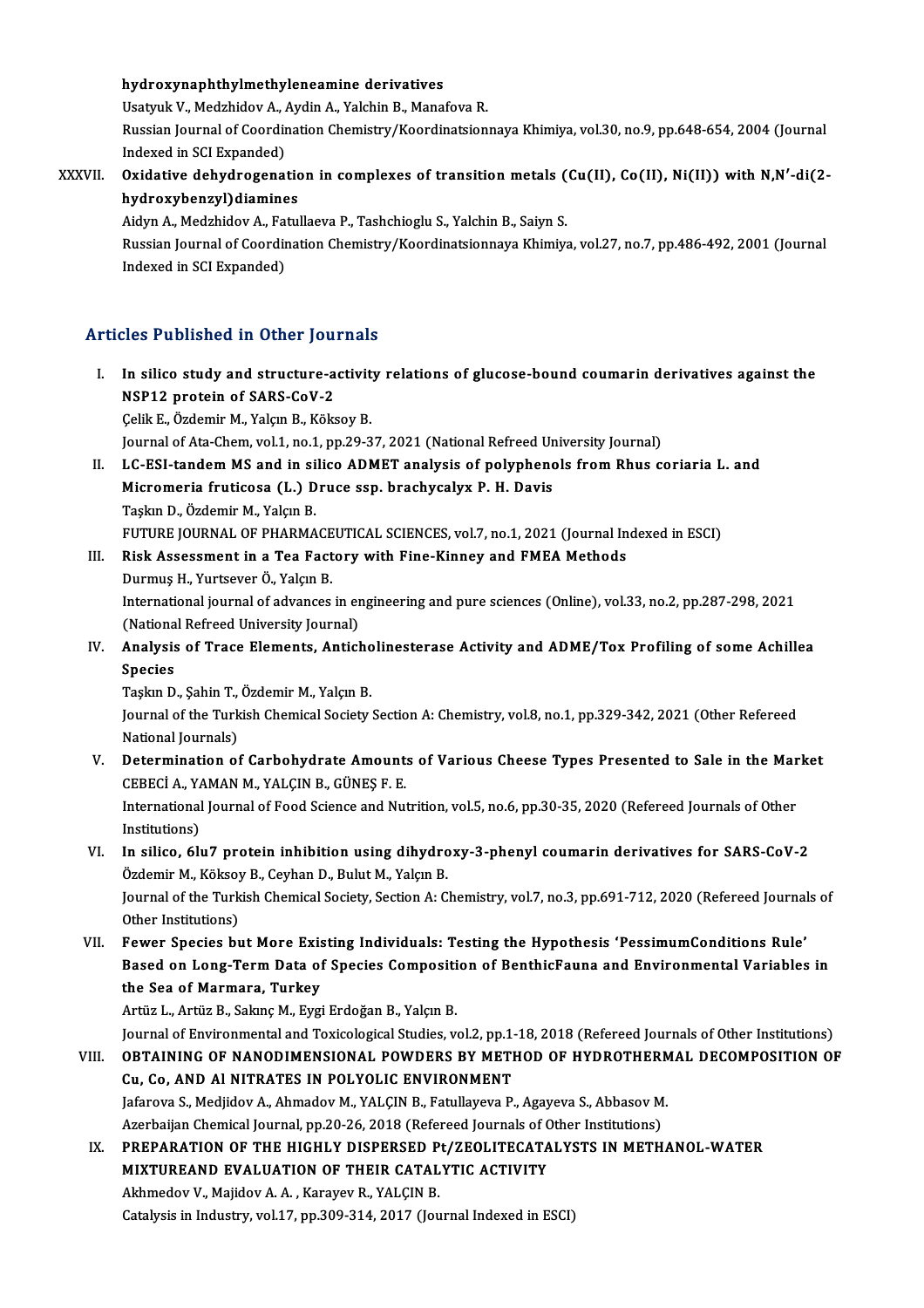### X. CRİSTALLİK AND MOLEKULYAR STRUKTURE OF 2,2,6,6-TETRAMETİL-4-HİDROKSİ PİPERİDİN HİDROXLORİDE<br>Medjidov A. A. , Fatullayeva P., SAHİN O., YALCIN B. CRİSTALLİK AND MOLEKULYAR STRUKTURE<br>HİDROXLORİDE<br>Medjidov A.A., Fatullayeva P., ŞAHİN O., YALÇIN B.<br>Azərbajion Chamisəl Journal vəl 3-nn 16-19-2017 HİDROXLORİDE<br>Medjidov A. A. , Fatullayeva P., ŞAHİN O., YALÇIN B.<br>Azerbaijan Chemical Journal, vol.2, pp.16-19, 2017 (Refereed Journals of Other Institutions)<br>Nutrition Prafile of the See of Mormane Between Years 2010 and

- Medjidov A. A. , Fatullayeva P., ŞAHİN O., YALÇIN B.<br>Azerbaijan Chemical Journal, vol.2, pp.16-19, 2017 (Refereed Journals of Other Ir<br>XI. Nutrition Profile of the Sea of Marmara Between Years 2010 and 2013<br>XALGIN B. Artüz Azerbaijan Chemical Journal,<br>Nutrition Profile of the Se<br>YALÇIN B., Artüz L., Yılmaz U.<br>Journal of the Turkish Chemi Nutrition Profile of the Sea of Marmara Between Years 2010 and 2013<br>YALÇIN B., Artüz L., Yılmaz U.<br>Journal of the Turkish Chemical Socitey, vol.4, pp.197-226, 2017 (Refereed Journals of Other Institutions)<br>Reduction of met
- YALÇIN B., Artüz L., Yılmaz U.<br>Journal of the Turkish Chemical Socitey, vol.4, pp.197-226, 2017 (Refereed Journals of Other Institutions)<br>XII. Reduction of metal nitrates by formaldehyde ethyleneglycole and glycerol un Journal of th<br>Reduction<br>conditions<br>Mediidov A

Reduction of metal nitrates by formaldehyde ethyleneglycole and glycerol us<br>conditions<br>Medjidov A., Fatullayeva P., Agayeva S., YALÇIN B., Jafarova S., Ahmedov v., Abbasov M.<br>Agarbajian Chamical Journal, pp.75, 81, 2016 (R conditions<br>Medjidov A., Fatullayeva P., Agayeva S., YALÇIN B., Jafarova S., Ahmedov v., Abbasov M.<br>Azerbaijan Chemical Journal, pp.75-81, 2016 (Refereed Journals of Other Institutions)

### Books&Book Chapters

ooks & Book Chapters<br>I. Besleyici Tuzlar ve Kimyasal Veriler<br>Cülen D. Saluna M. YALCIN B E Gülen Onapesis<br>Besleyici Tuzlar ve Kimyas<br>Gülen D., Sakınç M., YALÇIN B.

Besleyici Tuzlar ve Kimyasal Veriler<br>Gülen D., Sakınç M., YALÇIN B.<br>in: MAREM PROJESİ Marmara Denizi 2015 Senesi Çalışma Verileri, M.Levent Artüz, Editor, Türkiye Barolar Birliği, Gülen D., Sakınç M., YALÇIN<br>in: MAREM PROJESİ Marma<br>Ankara, pp.343-404, 2016<br>Boslevisi Turlar ve Kimı in: MAREM PROJESİ Marmara Denizi 201.<br>Ankara, pp.343-404, 2016<br>II. Besleyici Tuzlar ve Kimyasal Veriler<br>VALCIN B

Ankara, p<mark>p</mark><br>Besleyici<br>YALÇIN B.<br>in: Maram Besleyici Tuzlar ve Kimyasal Veriler<br>YALÇIN B.<br>in: Marem projesi Marmara Denizi 2014 Çalışma Verileri, M.Levent Artüz, Editor, Türkiye Barolar Birliği, Ankara,<br>nn 161 190 2015 YALÇIN B.<br>in: Marem projesi l<br>pp.161-190, 2015

# pp.161-190, 2015<br>Refereed Congress / Symposium Publications in Proceedings

efereed Congress / Symposium Publications in Proceedings<br>I. SARS-CoV-2 OMICRON VARYANTININ SPİKE PROTEİNİNE KARŞI DOĞAL KUMARİNLERİN TARANMASI:<br>In Silice PİR HESARI AMA YAKI ASIMI ISSA SONGI SONGI DIŞIMPODININ INDI<br>In Silico BİR HESAPLAMA YAKLAŞIMI<br>Özdəmir M. Yakın B. Öztürlikan E. E., Alta SARS-CoV-2 OMICRON VARYANTININ SPİKE PROTEİNİNE KARŞI DOĞ.<br>In Silico BİR HESAPLAMA YAKLAŞIMI<br>Özdemir M., Yalçın B., Öztürkkan F. E. , Akbaba G. B. , Sertçelik M., Necefoğlu H.<br>The YVIII International Scientific Sumnegium In Silico BİR HESAPLAMA YAKLAŞIMI<br>Özdemir M., Yalçın B., Öztürkkan F. E. , Akbaba G. B. , Sertçelik M., Necefoğlu H.<br>The XXIII International Scientific Symposium, Kars, Turkey, 27 February 2022, pp.188-192<br>4. Fenil 2H. Kro Özdemir M., Yalçın B., Öztürkkan F. E. , Akbaba G. B. , Sertçelik M., Necefoğlu H.<br>The XXIII International Scientific Symposium, Kars, Turkey, 27 February 2022, pp.188-192<br>II. 4-Fenil-2H-Kromen-2-On İçeren Periferal ve Non The XXIII International Scientific Syn<br>4-Fenil-2H-Kromen-2-On İçeren<br>Fotostabilitelerinin İncelenmesi<br>Piele G Ördemin M. Görgülü A.Q. V 4-Fenil-2H-Kromen-2-On İçeren Perifel<br>Fotostabilitelerinin İncelenmesi<br>Dicle C., Özdemir M., Görgülü A. O. , Yalçın B.<br>4th International Euresian Conferense en Bi Fotostabilitelerinin İncelenmesi<br>Dicle C., Özdemir M., Görgülü A. O. , Yalçın B.<br>4th International Eurasian Conference on Biological and Chemical Sciences (Eurasianbiochem 2021), Ankara,<br>Turkay, 24 November, 26 Desember 20 Dicle C., Özdemir M., Görgülü A. O. , Yalçın B.<br>4th International Eurasian Conference on Biological a<br>Turkey, 24 November - 26 December 2021, pp.1132<br>Yoni Kumarin Tivosamikarbazan ve Onun Mata 4th International Eurasian Conference on Biological and Chemical Sciences (Eurasianbiochem 2021), Ankai<br>Turkey, 24 November - 26 December 2021, pp.1132<br>III. Yeni Kumarin-Tiyosemikarbazon ve Onun Metal Komplekslerinin Sente Turkey, 24 November - 26 De<br>Yeni Kumarin-Tiyosemikaı<br>Özelliklerinin İncelenmesi Yeni Kumarin-Tiyosemikarbazon ve<br>Özelliklerinin İncelenmesi<br>Çelik E., Özdemir M., Köksoy B., Yalçın B.<br><sup>22. Hlucel Kimua Kongresi Tekirdeğ Tu</sup> Özelliklerinin İncelenmesi<br>Çelik E., Özdemir M., Köksoy B., Yalçın B.<br>33. Ulusal Kimya Kongresi, Tekirdağ, Turkey, 7 - 09 October 2021, pp.238-239<br>Biologiaal and Theoratical Bronortias of Gurstal Zn Complex with Gly Celik E., Özdemir M., Köksoy B., Yalçın B.<br>33. Ulusal Kimya Kongresi, Tekirdağ, Turkey, 7 - 09 October 2021, pp.238-239<br>IV. Biological and Theoretical Properties of Cyrstal Zn Complex with Glyoxylic Acid of<br>Thiosemicarbazo 33. Ulusal Kimya Kong<br>Biological and Theo<br>Thiosemicarbazone<br><sup>Huggymove M.</sup> Mahira

Biological and Theoretical Properties of Cyrstal Zn Col<br>Thiosemicarbazone<br>Huseynova M., Mahizar A., Yalçın B., Özdemir M., Efendiyeva S.<br>1st International Symnesium on Becent Advances in Eundame 1st International Symposium on Recent Advances in Fundamental and Applied Sciences (ISFAS-2021), Erzurum,<br>Turkey, 10 - 12 September 2021, pp.457-460 Huseynova M., Mahizar A., Yalçın B., Özdemir M<br>1st International Symposium on Recent Advar<br>Turkey, 10 - 12 September 2021, pp.457-460<br>Novel Zing Compound with Thiosomicark 1st International Symposium on Recent Advances in Fundamental and Applied Sciences (ISFA:<br>Turkey, 10 - 12 September 2021, pp.457-460<br>V. Novel Zinc Compound with Thiosemicarbazone of Glyoxylic Acid: DFT Calculations<br>Hugarno

- Turkey, 10 12 September 2021, pp.457-460<br>Novel Zinc Compound with Thiosemicarbazone of Glyoxylic Acid: DFT Cal<br>Huseynova M., Aliyeva M., Medcidov A., Yalçın B., Özdemir M., Hamidova S., Talibli S.<br>1st International Congr 1st International Congress on Natural Sciences (ICNAS-2021), Erzurum, Turkey, 10 - 12 September 2021, pp.558-<br>560 Huseynova M., Aliyeva M., Medcidov A., Yalçın B., Özdemir M., Hamidova S., Talibli S. 1st International Congress on Natural Sciences (ICNAS-2021), Erzurum, Turkey, 10 - 12 September 2021, pp.558<br>560<br>VI. Keto-Kumarin Grubu İçeren Ftalosiyaninlerin Sentezi ve Elektrokimyasal Özelliklerinin İncelenmesi<br>Ablisti
- 560<br><mark>Keto-Kumarin Grubu İçeren Ftalosiyani</mark><br>Abliatipova A., Özdemir M., Yalçın B., Bulut M.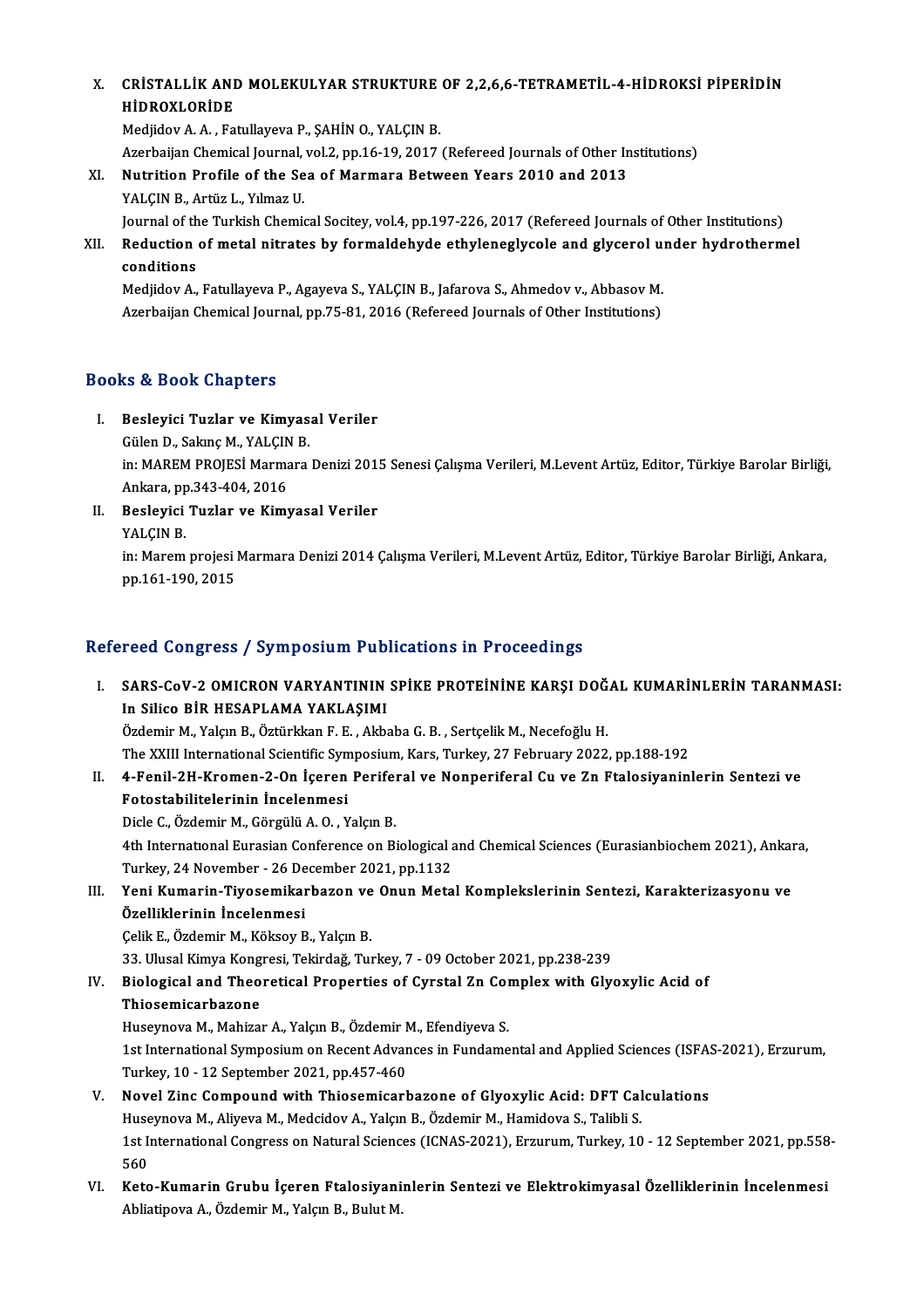VIII. Ulusal Anorganik Kimya Kongresi, Tekirdağ, Turkey, 2 - 05 September 2021, pp.126-127<br>Cuafan Oksit Kanlanmus Boliamid Kumasın Kananfil Ekstraktı ile Geyre Destu İndiya

- VII. Grafen Oksit Kaplanmış Poliamid Kumaşın Karanfil Ekstraktı ile Çevre Dostu İndirgenmesi<br>Demirel Gültekin N., Usta İ., Yalçın B., Gültekin B. C. VIII. Ulusal Anorganik Kimya Kongresi, Tekirdağ, T<br>Grafen Oksit Kaplanmış Poliamid Kumaşın Ka<br>Demirel Gültekin N., Usta İ., Yalçın B., Gültekin B. C.<br>22. Uluslararesı katılımlı Ulusal kimya Kongresi (O Grafen Oksit Kaplanmış Poliamid Kumaşın Karanfil Ekstraktı ile Çevre Dostu İndirgenmesi<br>Demirel Gültekin N., Usta İ., Yalçın B., Gültekin B. C.<br>32. Uluslararası katılımlı Ulusal kimya Kongresi (Online), İstanbul, Turkey, 1 Demirel Gültekin N., Usta İ., Yalçın B., Gültekin B. C.<br>32. Uluslararası katılımlı Ulusal kimya Kongresi (Online), İstanbul, Turkey, 17 - 19 September 2020, pp.55<br>VIII. SARS-CoV-2 Enzimlerine Karşı Yeni Kumarin-Amin Tü
- 32. Uluslararası katılımlı Ulusal kimya Kong<br>SARS-CoV-2 Enzimlerine Karşı Yeni Kı<br>Özdemir M., Köksoy B., Ceyhan D., Yalçın B.<br><sup>22. Ulusal Kimya Kongresi, İstanbul Turkov</sub></sup> SARS-CoV-2 Enzimlerine Karşı Yeni Kumarin-Amin Türevlerinin Tasa<br>Özdemir M., Köksoy B., Ceyhan D., Yalçın B.<br>32. Ulusal Kimya Kongresi, İstanbul, Turkey, 17 - 19 September 2020, pp.151<br>Timokinon oksim'in Malanoma Üzerindek
	- 32. Ulusal Kimya Kongresi, İstanbul, Turkey, 17 19 September 2020, pp.151
- Özdemir M., Köksoy B., Ceyhan D., Yalçın B.<br>32. Ulusal Kimya Kongresi, İstanbul, Turkey, 17 19 September 2020, pp.151<br>IX. Timokinon-oksim'in Melanoma Üzerindeki in vitro Etkisinin Araştırılması<br>GÜLER E. M., Özdemir M Timokinon-oksim'in Melanoma Üzerindeki in vitro Etkisinin Araştırılması<br>GÜLER E. M. , Özdemir M., YALÇIN B.<br>32. Ulusal Kimya Kongresi'ni (Kimya 2020), İstanbul, Turkey, 17 - 19 September 2020, pp.133<br>Creen Bedustien of Cre
- X. Green Reduction of Graphene Oxide Coated Polyamide Fabric Using Rosehip Extract 32. Ulusal Kimya Kongresi'ni (Kimya 2020)<br>Green Reduction of Graphene Oxide C<br>DEMİREL GÜLTEKİN N., USTA İ., YALÇIN B.<br><sup>2nd</sup> International Eurosian Conference en l 3rd International Eurasian Conference on Biological and Chemical Sciences (EurasianBioChem 2020), Ankara, Turkey,19March 2020 3rd International Eurasian Conference on Biological and Chemical Sciences (EurasianBioCh<br>Turkey, 19 March 2020<br>XI. CAY ENDÜSTRİSİNDE FABRİKA ÇALIŞANLARININ İŞGÜVENLİĞİ KÜLTÜRÜ ALGISI<br>DUPMUS HAVIPTSEVER ÖLMELER
- Turkey, 19 March 2020<br>ÇAY ENDÜSTRİSİNDE FABRİKA ÇA<br>DURMUŞ H., YURTSEVER Ö., YALÇIN B.<br>E. IILUSLARARASI İS ÇÜVENLİĞİ VE ÇA ÇAY ENDÜSTRİSİNDE FABRİKA ÇALIŞANLARININ İŞGÜVENLİĞİ KÜLTÜRÜ ALGISI<br>DURMUŞ H., YURTSEVER Ö., YALÇIN B.<br>5. ULUSLARARASI İŞ GÜVENLİĞİ VE ÇALIŞAN SAĞLIĞI KONGRESİ, 12 - 13 December 2019<br>Marmara Danisi Kimuacı DURMUŞ H., YURTSEVER Ö., YALÇIN B.<br>5. ULUSLARARASI İŞ GÜVENLİĞİ VE ÇA<br>XII. Marmara Denizi Kimyası<br>YALÇIN B. 5. ULUSLARARASI İŞ GÜVENLİĞİ VE ÇALIŞAN SAĞLIĞI KONGRESİ, 12 - 13 December 2019
- 

Marmara Denizi Kimyası<br>YALÇIN B.<br>II. International Turkish World Engineering and Science Congress, 7 - 10 November 2019<br>Synthesis, Characterisation and Photophysiological Properties of Secondary Ar

### XIII. Synthesis, Characterization and Photophysiological Properties of Secondary Amine Substituted Metal<br>Phthalocyanines II. International Tu:<br>Synthesis, Chara<br>Phthalocyanines<br><sup>Valem B.</sup> Özdemir l Synthesis, Characterization and Photo<br>Phthalocyanines<br>Yalçın B., Özdemir M., Güler E. M. , Bulut M.<br>International Chamistry Biology Conferenc

Phthalocyanines<br>Yalçın B., Özdemir M., Güler E. M. , Bulut M.<br>International Chemistry Biology Conference 19 (ChemBioCon19), Kafr-Ash-Shaykh, Egypt, 1 - 05 August 2019,<br>nn <sup>20</sup>. Yalçın<br>Intern<br>pp.30<br>Zinc International Chemistry Biology Conference 19 (ChemBioCon19), Kafr-Ash-Shaykh, Egypt, 1 - 05 August 201<br>pp.30<br>XIV. Zinc, Copper and cobalt Phthalocyanines bearing 7-oxy-4,8-dimethyl-3-pentylcoumarin groups:<br>synthesis and s

## pp.30<br>Zinc, Copper and cobalt Phthale<br>synthesis and characterization<br>Tenkan E. Özdemir M. Velem B. Bu Zinc, Copper and cobalt Phthalocyanines bearing<br>synthesis and characterization<br>Topkan F., Özdemir M., Yalçın B., Bulut M., Dumludağ F.<br>21. Ulucal Kimus Kongresi, İstanbul Turkey 10, 12 Sei <mark>synthesis and characterization</mark><br>Topkan F., Özdemir M., Yalçın B., Bulut M., Dumludağ F.<br>31. Ulusal Kimya Kongresi, İstanbul, Turkey, 10 - 13 September 2019, pp.331<br>Figue Corice Ekstraktının Antioksiden Profili ve Mide Kon

## Topkan F., Özdemir M., Yalçın B., Bulut M., Dumludağ F.<br>31. Ulusal Kimya Kongresi, İstanbul, Turkey, 10 - 13 September 2019, pp.331<br>XV. Ficus Carica Ekstraktının Antioksidan Profili ve Mide Kanseri Üzerine Sitotoksik,Gen 31. Ulusal Kimya Kongresi, İstanbul, T<br>Ficus Carica Ekstraktının Antioks<br>Apoptotik Etkisinin Araştırılması<br>Güler E.M., Serer T. Dünder T. Keym Ficus Carica Ekstraktının Antioksidan Profili ve Mide Kanseri Üzerine Sitotoksik,Genotoksil<br>Apoptotik Etkisinin Araştırılması<br>Güler E. M. , Sezer T., Dündar T., Kaymakcı M. A. , Özdemir M., Batcik Z., Kocyigit A., Güneş F.

Apoptotik Etkisinin Araştırılması<br>Güler E. M. , Sezer T., Dündar T., Kaymakcı M. A. , Özdemir M., Batcik Z.<br>31. Ulusal Kimya Kongresi, İstanbul, Turkey, 10 - 13 September 2019<br>Kolon Kanseri Üzerine Manterup Siteteksik, Gen Güler E. M. , Sezer T., Dündar T., Kaymakcı M. A. , Özdemir M., Batcik Z., Kocyigit A., Güneş F. E. , Yalçın B.<br>31. Ulusal Kimya Kongresi, İstanbul, Turkey, 10 - 13 September 2019<br>XVI. Kolon Kanseri Üzerine Mantarın Sitoto

### 31. Ulusal Kimya Kongresi, İstanbul, Turkey, 10 -<br>**Kolon Kanseri Üzerine Mantarın Sitotoksik,**<br>Yalçın B., Taşkın T., Güler E. M. , Sezer T., Batcık Z.<br>2nd International Hinnesystes Consysses on Medi Kolon Kanseri Üzerine Mantarın Sitotoksik, Genotoksik ve Apoptotik Etkilerinin Araştırılması<br>Yalçın B., Taşkın T., Güler E. M. , Sezer T., Batcık Z.<br>2nd International Hippocrates Congress on Medical and Health Sciences, İs Yalçın B., Taşkın T., Güler E. M. , Sezer T., Batcık Z.<br>2nd International Hippocrates Congress on Medical and Health Sciences, İstanbul, Turkey, 28 - 30 June 2019, pp.46<br>2011. Investigation of Mineral Nutrient and Heavy

2nd International Hippocrates Congress on Medical and Health Sciences, İstanbul, Turkey, 28 - 30 Ju<br>Investigation of Mineral Nutrient and Heavy Metal Accumulation Status of Coltsfoot (Tu:<br>farfara L.) Populations Collected Habitatlarından Toplanan Öksürük Otu (Tussilago farfara L.) Bitkilerine Ait Populasyonların Mineral<br>Element ve Ağır Metal Birikiminin Araştırılması farfara L.) Populations Collected From Differen<br>Habitatlarından Toplanan Öksürük Otu (Tussila<br>Element ve Ağır Metal Birikiminin Araştırılması<br>Tetik Gözviğini il. SEVEROğluz, Lokumay G. Kar

Tetik C., ÖZYİĞİT İ. İ., SEVEROĞLU Z., Lokumcu G., Karahan N. K., Uçar B., YALÇIN B.

Uluslararası Marmara Fen ve Sosyal Bilimler Kongresi, Kocaeli, Turkey, 26 - 28 April 2019

Tetik C., ÖZYİĞİT İ. İ. , SEVEROĞLU Z., Lokumcu G., Karahan N. K. , Uçar B., YALÇIN B.<br>Uluslararası Marmara Fen ve Sosyal Bilimler Kongresi, Kocaeli, Turkey, 26 - 28 April 2019<br>XVIII. Investigation of Mineral Nutrient and Uluslararası Marmara Fen ve Sosyal Bilimler Kongresi, Kocaeli, Turkey, 26 - 28 April 2019<br>Investigation of Mineral Nutrient and Heavy Metal Levels of Borago officinalis L. Populations<br>Collected from Different Habitats of İ Investigation of Mineral Nutrient and Heavy Metal Levels of Borago officinalis L. Population<br>Collected from Different Habitats of İstanbul, İstanbul'un Farklı Habitatlarından Toplanan<br>officinalis L. Bitkilerine Ait Populas Collected from<br>officinalis L.<br>Araştırılması<br>Lekumav G. Ö<sup>5</sup> officinalis L. Bitkilerine Ait Populasyonların Besin Elementleri ve Ağır Metal Seviyelerinin<br>Araştırılması<br>Lokumcu G., ÖZYİĞİT İ. İ. , SEVEROĞLU Z., Tetik C., Karahan N. K. , Uçar B., YALÇIN B.

UluslararasıMarmara Fenve SosyalBilimlerKongresi,Kocaeli,Turkey,26 -28April2019

XIX. Yapay Ortamlarda Ağır Metal (Cd, Ni, Pb, Zn) Kirliliğine Maruz Bırakılan Anubias barteri var. barteri Uluslararası Marmara Fen ve Sosyal Bilimler Kongresi, Kocaeli, Turkey, 26 - 28 April 2019<br>Yapay Ortamlarda Ağır Metal (Cd, Ni, Pb, Zn) Kirliliğine Maruz Bırakılan Anubias barteri var. b.<br>Schott Bitkilerinde Besin Elementle Yapay Ortamlarda Ağır Metal (Cd, Ni, Pb, Zn) Kirliliğine Maruz Bırakılan Anubias barteri var. bart<br>Schott Bitkilerinde Besin Elementleri ve Ağır Metal Seviyelerinin Araştırılması, Investigation of<br>Mineral Nutrient and Heav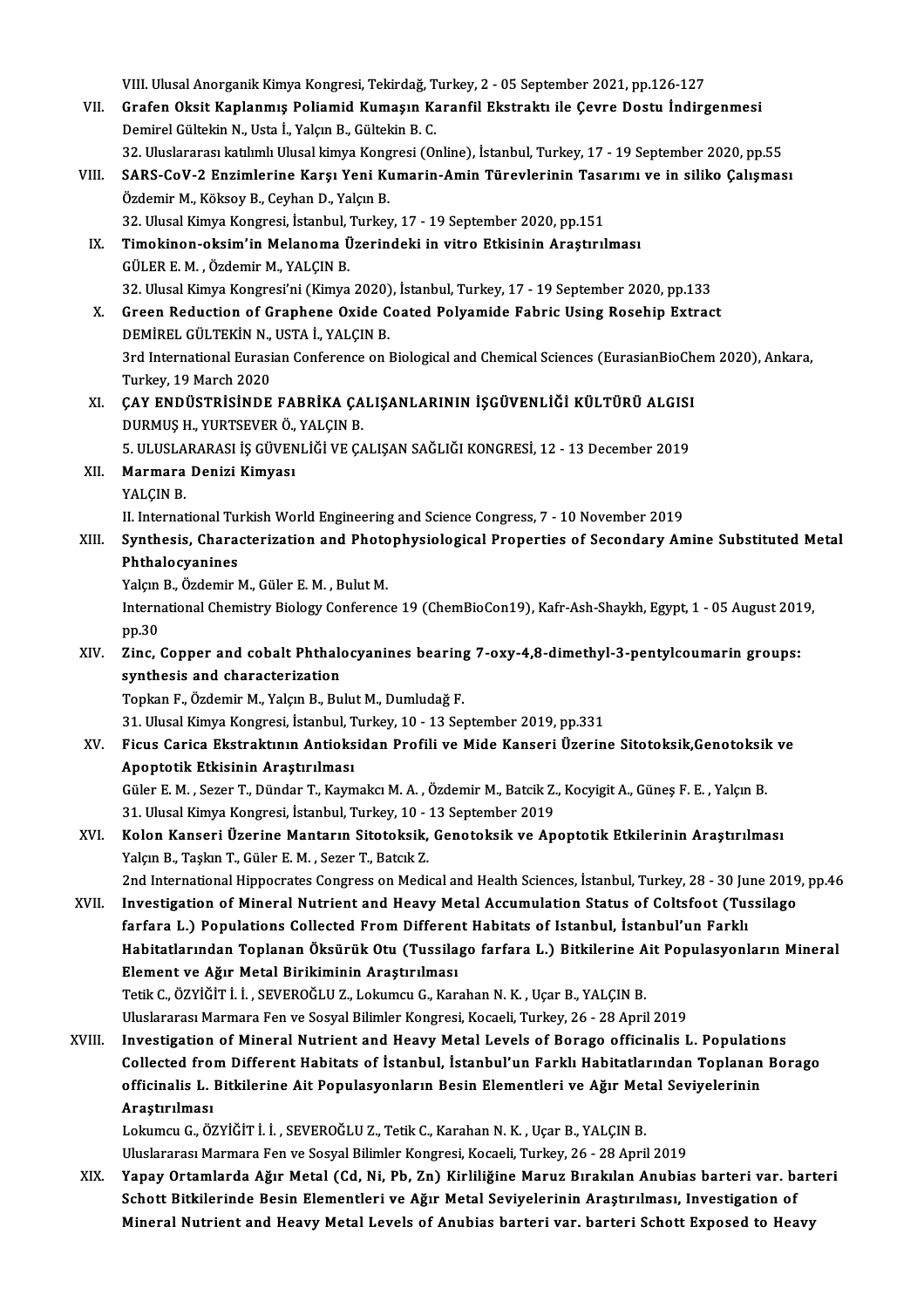|              | Metal (Cd, Ni, Pb, Zn) Pollution in Artificial Environments                                                       |
|--------------|-------------------------------------------------------------------------------------------------------------------|
|              | Karahan N. K., ÖZYİĞİT İ. İ., SEVEROĞLU Z., Lokumcu G., Tetik C., YALÇIN B.                                       |
|              | Uluslararası Marmara Fen ve Sosyal Bilimler Kongresi, Kocaeli, Turkey, 26 - 28 April 2019                         |
| XX.          | Tetra-[bis(trimetilsilil) amin] Sübstitüe MetalFtalosiyaninlerin Sentezi, Karakterizasyonu ve                     |
|              | BazıFizikokimyasal Ölçümlerinin İncelenmesi                                                                       |
|              | Özdemir M., Yalçın B., Salan Ü., Özgül Artuç G., Begümhan K., Bulut M.                                            |
|              | 30. Ulusal Kimya Kongresi, Gazimagusa, Cyprus (Kktc), 5 - 08 November 2018, pp.213-214                            |
| XXI.         | 6-Hexyl-7-oxy-4-(4-methoxyphenyl) coumarin Substituted Zinc and Indium                                            |
|              | Phthalocyanines: Synthesis and Characterization                                                                   |
|              | Özdemir M., Bulut M., Yalçın B., Salan Ü., Özgül Artuç G., Karapınar B.                                           |
|              | 4th Organic Chemistry Congress, Antalya, Turkey, 4 - 07 October 2018                                              |
| XXII.        | Synthesis and Characterization of Novel a- and $\beta$ -tetra[2-benzylphenoxy]-Substituted                        |
|              | Metallophthalocyanines                                                                                            |
|              | Özdemir M., Bulut M., Yalçın B., Salan Ü., Özgül Artuç G., Begümhan K.                                            |
|              | 4th Organic Chemistry Congress, Antalya, Turkey, 4 - 07 October 2018                                              |
| XXIII.       | Monitoring Heavy Metal Pollution in Yalova Coast of the Sea of Marmara using Eelgrass Plants                      |
|              | ÖZYİĞİT İ. İ., Hocaoğlu Özyiğit A., YALÇIN B.                                                                     |
|              | II. International Eurasian Agriculture and Natural Sciences Congress, Baku, Azerbaijan, 11 - 15 September 2018    |
| XXIV.        | Heavy Metal and Mineral Nutrient Status of Widely used Medicinal Plants' Seeds Marketed in Turkey                 |
|              | Investigating the Health and Safety                                                                               |
|              | ÖZYİĞİT İ. İ. , Yıldırımer O., Hocaoğlu Özyiğit A., YALÇIN B.                                                     |
|              | II. International Eurasian Agriculture and Natural Sciences Congress, Baku, Azerbaijan, 11 - 15 September 2018    |
| XXV.         | Zinc(II) And Chloroindium(III) Phthalocyanines Bearing 7-oxy-3-ethyl-4-methyl-6-hexylcoumarin                     |
|              | Groups: Synthesis, Characterization and Investigation of TheirPhotophysicochemical Properties                     |
|              | Özdemir M., Bulut M., YALÇIN B.                                                                                   |
|              | International Conference on Porphyrins and Phthalocyanines (ICPP-10), Cedex, France, 1 - 06 July 2018, pp.547     |
| XXVI.        | Al and Cd Accumulation in Kalanchoe Clones and their Impact on Plant Mineral Nutrition                            |
|              | Yazıcıoğlu H., ÖZYİĞİT İ. İ., YALÇIN B., Hocaoğlu Özyiğit A., Lokumcu G.                                          |
|              | International Symposium Ecology, Kastamonu, Turkey, 19 - 23 June 2018                                             |
| <b>XXVII</b> | Evaluation of the Heavy Metal Pollution in Bishkek-Kyrgyzstan Using Mentha longifolia As                          |
|              | <b>Biomonitor Organism</b>                                                                                        |
|              | Abdikaimova T., DOĞAN İ., chekirov k., ÖZYİĞİT İ. İ., SEVEROĞLU Z., Uçar B., Tabanlı F., Karahan N. K., YALÇIN B. |
|              | International Ecology 2018 Symposium, 19 - 23 June 2018                                                           |
| XXVIII.      | PREPARATION OF AMINO MODIFIED POLYETHYLENETEREPHTHALATE (PET) NANOFIBERS AND                                      |
|              | <b>INVESTIGATION OF THEIR WASTE WATER FILTRATION PERFORMANCE</b><br>AYRA Y. C., KAHRAMAN M. V., YALÇIN B.         |
|              | 4th International Conference on New Trends in Chemistry, 11 - 13 May 2018                                         |
| XXIX.        | СТРУКТУРА И СВОЙСТВА КОМПЛЕКСОВ МАРГАНЦА, ЖЕЛЕЗА, МЕДИ ИКОБАЛЬТА С                                                |
|              | ПРОИЗВОДНЫМИ ДИГИДРАЗИДОВ МАЛОНОВОЙ КИСЛОТЫ                                                                       |
|              | Mejidov A., Fatullayev P., YALÇIN B., İSRAFİLOV A., Azizov H., ŞAHİN O.                                           |
|              | 27th International Chugaev Conference on Coordination Chemistry, Novgorod, Russia, 2 - 06 October 2017            |
| XXX.         | Assesment of Mineral Nutrient and Heavy Metal Concentrations in Macropipus depurator Shells and                   |
|              | Muscle Tissues Collected from The Sea of Marmara in 2016 Summer Season                                            |
|              | Hocaoğlu A., ÖZYİĞİT İ. İ. , YALÇIN B., ATASOY E. G. , Karahan N. K. , Tetik C., Tatlıdil A.                      |
|              | The Eurasian Agriculture and Natural Science Congress, 20 - 23 September 2017                                     |
| XXXI.        | Heavy Metal and Mineral Nutrient Status of Some Serranus hepatus Tissues (Muscle, Gill and Liver)                 |
|              | from The Sea of Marmara in 2016 Summer Period                                                                     |
|              | ATASOY E. G., ÖZYİĞİT İ. İ., YALÇIN B., Hocaoğlu A., Uçar B., Balcı E., Durmuş T.                                 |
|              | The Eurasian Agriculture and Natural Science Congress, Kyrgyzstan, 20 - 23 September 2017                         |
| XXXII.       | Determination of Mineral Nutrient and Heavy Metal Accumulations in Parapenaeus longirostris                       |
|              | Samples Collected from The Sea of Marmara (Turkey) in 2016 Summer Period                                          |
|              |                                                                                                                   |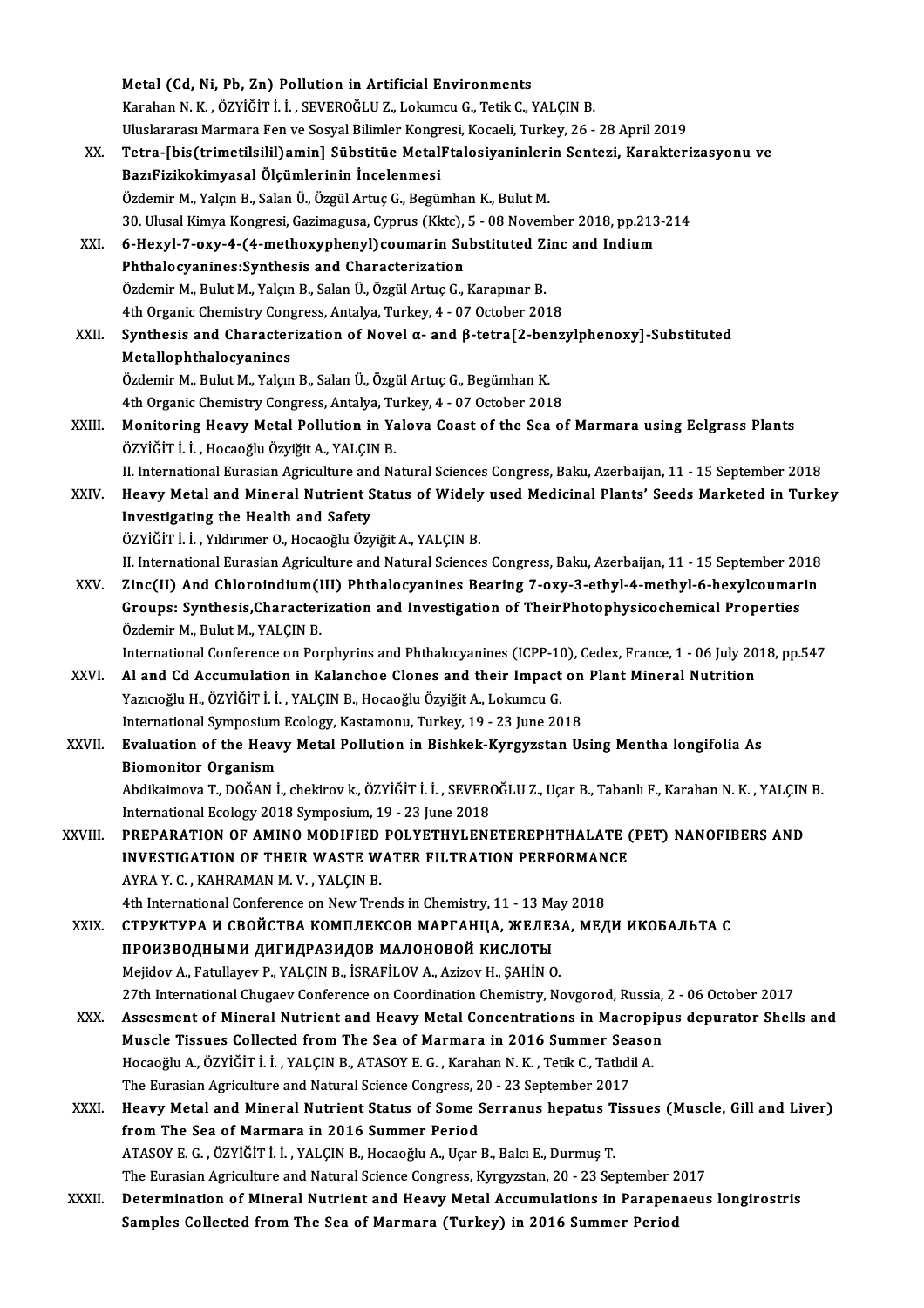|              | Hocaoğlu A., ÖZYİĞİT İ. İ., YALÇIN B., ATASOY E. G., Uçar B., Lokumcu G., Durmuş T.                               |
|--------------|-------------------------------------------------------------------------------------------------------------------|
|              | The Eurasian Agriculture and Natural Science Congress, Kyrgyzstan, 20 - 23 September 2017                         |
| XXXIII.      | Cellular Response to Surface Chemistry of Nanomaterials: A Systematic Investigation                               |
|              | Culha M., Ucankus G., Sarıcam M., YALÇIN B.                                                                       |
|              | IUPAC 2017, 14 August 2017                                                                                        |
| XXXIV.       | Zostera marina Problem in the Northern Coasts of the Sea of Marmara: An Alternative Way for                       |
|              | Solution                                                                                                          |
|              | ÖZYİĞİT İ. İ., YALÇIN B., Hocaoğlu A., Yılmaz U. E., Tatlıdil A.                                                  |
|              | Ecology 2017, International Symposium, Kayseri, Turkey, 11 - 13 May 2017                                          |
| XXXV.        | Investigation of Mineral Element and Heavy Metal Concentrations in Jellyfish (Aurelia aurita L.)                  |
|              | Samples from Marmara Sea: Monitoring Sea Pollution Levels Using a Widely Distributed Organism in                  |
|              | 2016 Summer Period                                                                                                |
|              | ATASOY E. G., ÖZYİĞİT İ. İ., YALÇIN B., Hocaoğlu A., Durmuş T.                                                    |
|              | Ecology 2017, International Symposium, Kayseri, Turkey, 11 - 13 May 2017                                          |
| <b>XXXVI</b> | UV VIS INVESTIGATION OF METHANOL SOLVATION BEHAVIOR OF SOME PYRIMIDINES CONTAINING                                |
|              | <b>KETO AND THIOKETO GROUPS</b>                                                                                   |
|              | Tekin M., KILIÇ H., Yalçin B.                                                                                     |
|              | 28th National Chemistry Congress, Mersin, Turkey, 15 - 21 August 2016, vol.43, pp.361                             |
| XXXVII.      | Hydrothermal Synthesis nanooxide systems in formaldehyde environment                                              |
|              | Caferov S., Medzhidov A., Fatullayeva P., Agayev S., YALÇIN B., Akhmedov M.                                       |
|              | XXVII Russian Youth Scientific Conference, Ural, Russia, 27 - 29 April 2016, pp.361-362                           |
| XXXVIII.     | Redoks metoduyla nano boyuttaki tozların hidrotermal sentezi                                                      |
|              | Medjidov A., Cafarova S., Fatullayeva P., YALÇIN B., Ageyava S., Abbasov M., Sultanov Ç.                          |
|              | I Rusya Genç Okullar Konferansı, Moskva, Russia, 25 - 28 April 2016, pp.248                                       |
| <b>XXXIX</b> | Ülkemizde Yaygın olarak kullanılan bazı tıbbi bitkilerin ağır metal ve mineral besin elementi<br>profilleri       |
|              | ÖZYİĞİTİİ, Karadeniz S., YALÇIN B.                                                                                |
|              | Doğal 2016 Uluslararası katılımlı Türkiye Doğal Beslenme ve Sağlıklı Yaşam Günleri 2016, Antalya, Turkey, 14 - 17 |
|              | April 2016                                                                                                        |
| XL.          | The Reduction of the Metal Nitrates by Ethyleneglycole and Glycerine in Hydrothermal Conditions                   |
|              | YALÇIN B., Fatullayeva P., Ageyava S., Abbasov M., Jafarova S., Medjidov A.                                       |
|              | ICCBES International Congress on Chemical, Biological and Environmental Sciences, Kyoto, Japan, 7 - 09 May 2015   |
| XLI.         | Determination of Heavy Metals and Mineral Nutrients in Leaves of Some Widely Used Medicinal                       |
|              | Plants in Turkey                                                                                                  |
|              | ÖZYİĞİT İ. İ., YALÇIN B., Turan Ş., Karadeniz S., DEMİR G., Yalçın İ. E.                                          |
|              | ICCBES International Congress on Chemical, Biological and Environmental Sciences, Kyoto, Japan, 7 - 09 May 2015   |
| XLII.        | Bis 2 2 Aminoetilaminoatanol Bakır II Bromür ün Sentezi ve Elektriksel Özelliklerinin İncelenmesi                 |
|              | TAȘCIOĞLU S., KAKI E. H., DUMLUDAĞ F., YALÇIN B.                                                                  |
|              | XX.Ulusal Kimya Kongresi, Kayseri, Turkey, 4 - 08 September 2006                                                  |
| XLIII.       | Pirazin 2 3 Dikarboksilli Asid ile CuBr2 Kompleksinin Oluşumu ve NH3 ile Reaksiyonunun                            |
|              | İncelenmesi                                                                                                       |
|              | TAŞCIOĞLU S., KAKI E. H., YALÇIN B., BÜYÜKGÜNGÖR O., KOŞAR B., AYDIN A.                                           |
|              | XX.Ulusal Kimya Kongresi, Kayseri, Turkey, 4 - 08 September 2006                                                  |
|              |                                                                                                                   |

#### Supported Projects

Supported Projects<br>Yalçın B., Görgülü A. O. , Sayın K., TUBITAK Project, Yeni Tip Benzamidlerin Sentezi İle Histon Deasetilaz (Hdac) İnhibitörü<br>Qlarak Mida Kansari İlas Tasarımı, 2021, 2024 Olapportea Trojects<br>Yalçın B., Görgülü A. O. , Sayın K., TUBITAK Proje<br>Olarak Mide Kanseri İlaç Tasarımı, 2021 - 2024<br>Olğun Kurak N. Valçın B. Alçıy A. Valçın Dünder Yalçın B., Görgülü A. O. , Sayın K., TUBITAK Project, Yeni Tip Benzamidlerin Sentezi İle Histon Deasetilaz (Hdac) İnhibitörü<br>Olarak Mide Kanseri İlaç Tasarımı, 2021 - 2024<br>Olğun Kıyak N., Yalçın B., Aksu A., Yakan Dündar S

Olarak Mide Kanseri İlaç Tasarımı, 2021 - 2024<br>Olğun Kıyak N., Yalçın B., Aksu A., Yakan Dündar S. D. , Tarı U., Sancar Ü. S. , Musaoğlu N., Çelik Balcı N., Örnek H., TUBITAK<br>Project, Marmara Denizi Birincil Üretim Değişim